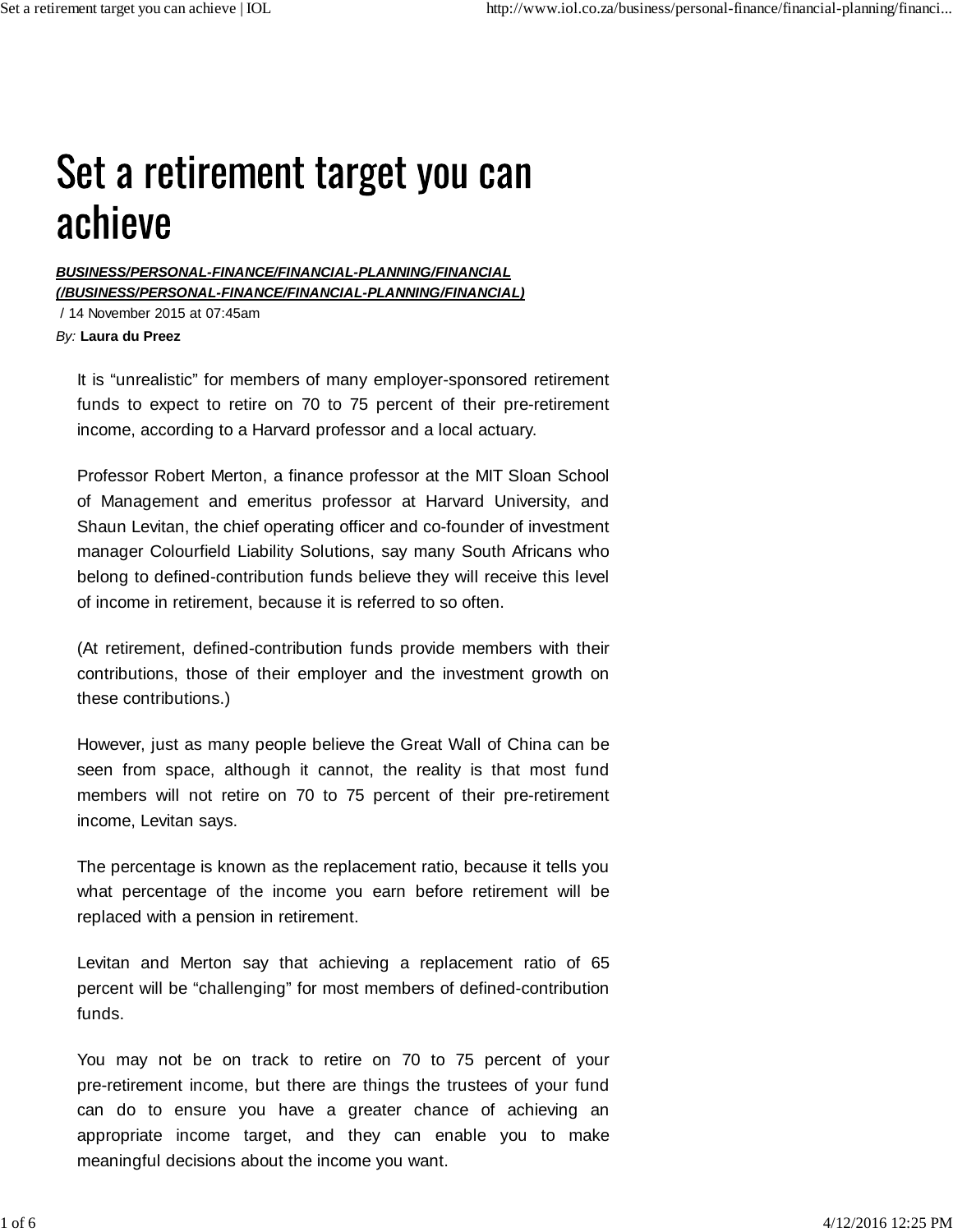Levitan and Merton will present a paper to the Actuarial Society of South Africa's annual convention later this month in which they will:

\* Argue the case for members of defined-contribution funds to focus on the income that their retirement savings will provide, rather than the capital they will have accumulated by the time they retire.

Merton wrote an article, "The crisis in retirement planning", for the *Harvard Business Review*, in which he outlined the problem that has arisen as a result of the global move from defined-benefit funds (that guarantee a pension based on pre-retirement income) to definedcontribution funds.

\* Outline how trustees should set a default investment strategy that takes into account your age, accumulated savings, contribution rate, salary and years to retirement, and that will provide all members of the fund with an appropriate income in retirement.

\* Recommend that you be given the information you need to make decisions about your required income in retirement.

Levitan and Merton's paper points out that four things determine your income in retirement:

\* How much you and your employer contribute to your fund;

\* The investment returns your savings earn;

\* How long you save for; and

\* The cost of buying a pension (annuity) at retirement.

They say the Alexander Forbes Benefits Barometer shows that the average annual contributions (excluding group life premiums) by both employees and employers to most private sector employer-sponsored funds is between 12.1 and 15.7 percent of pensionable income.

Levitan and Merton say you can earn a real (after-inflation) average Please share your feedback

annual return of two percent on government inflation-linked bonds and 5.5 percent on local equities (assuming investment costs are met by any market out-performance).

Given that regulation 28 under the Pension Funds Act prevents We are conducting a quick survey to better retirement funds from investing more than 75 percent in equities, Levitan and Merton say you can reasonably expect your retirement savings to earn a real return of 4.6 percent a year over your working

www.iol.co.za

understand our audience

Continue Cancel

×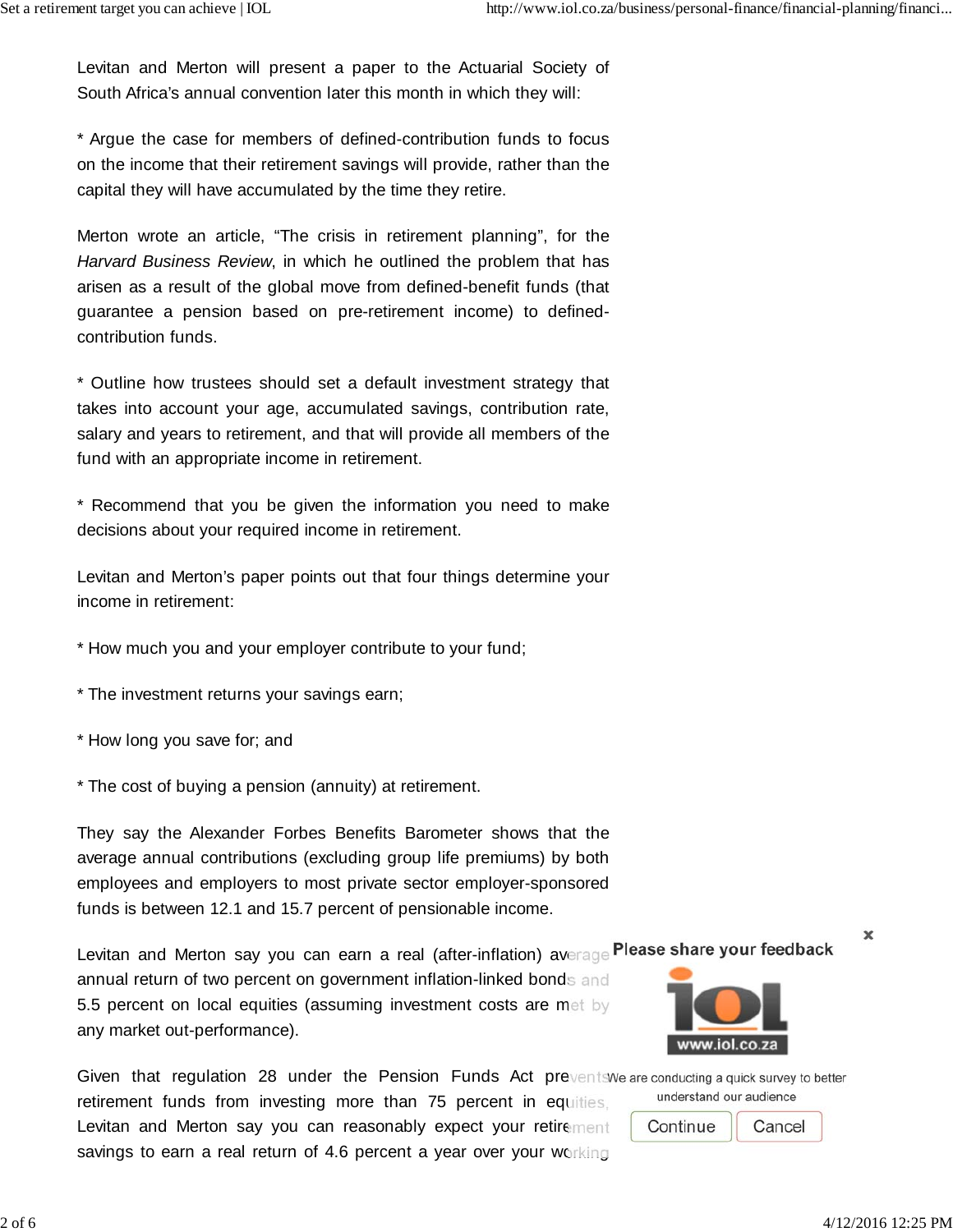life.

Most retirement funds calculate their replacement ratios by assuming that members will contribute to the fund for 40 years – that is, start at age 25 and stop at 65 without withdrawing any of their savings if they change jobs.

Merton and Levitan believe it is more likely that a member will contribute for 35 years, mainly because most members start saving when they are about 30, but also because some members retire before 65.

They say you also need to take into account what it will cost to provide an income in retirement. They argue that an inflation-linked guaranteed annuity is the most appropriate pension, because this product:

\* Provides an income that increases in line with inflation each year, which protects the buying power of your income; and

\* Pays a pension for life, which means there is no risk of you outliving your savings, as there is with an investment-linked living annuity.

Using these assumptions, Levitan and Merton have calculated that, at a contribution rate of 12.5 percent for 35 years and assuming a real return of five percent a year, you will achieve a replacement ratio of only 54 percent.

If you and your employer contribute 15 percent, your replacement ratio will be 65 percent.

If your returns are closer to four percent, your replacement ratio will be lower.

Levitan and Merton say the replacement ratio is a good measure of how on track you are to reaching your targeted retirement income.

Please share your feedback However, instead of setting an income target for the hypothetical member, trustees should tailor a replacement ratio for each member, based on the likely number of years of fund membership and possibly his or her gender. (Women tend to live longer than men in retirement and will therefore pay more than men of the same age for a guaranteed annuity.)

They say your personalised income goal should take into account how much you have already saved for retirement, how much you are

×



We are conducting a quick survey to better understand our audience

> Continue Cancel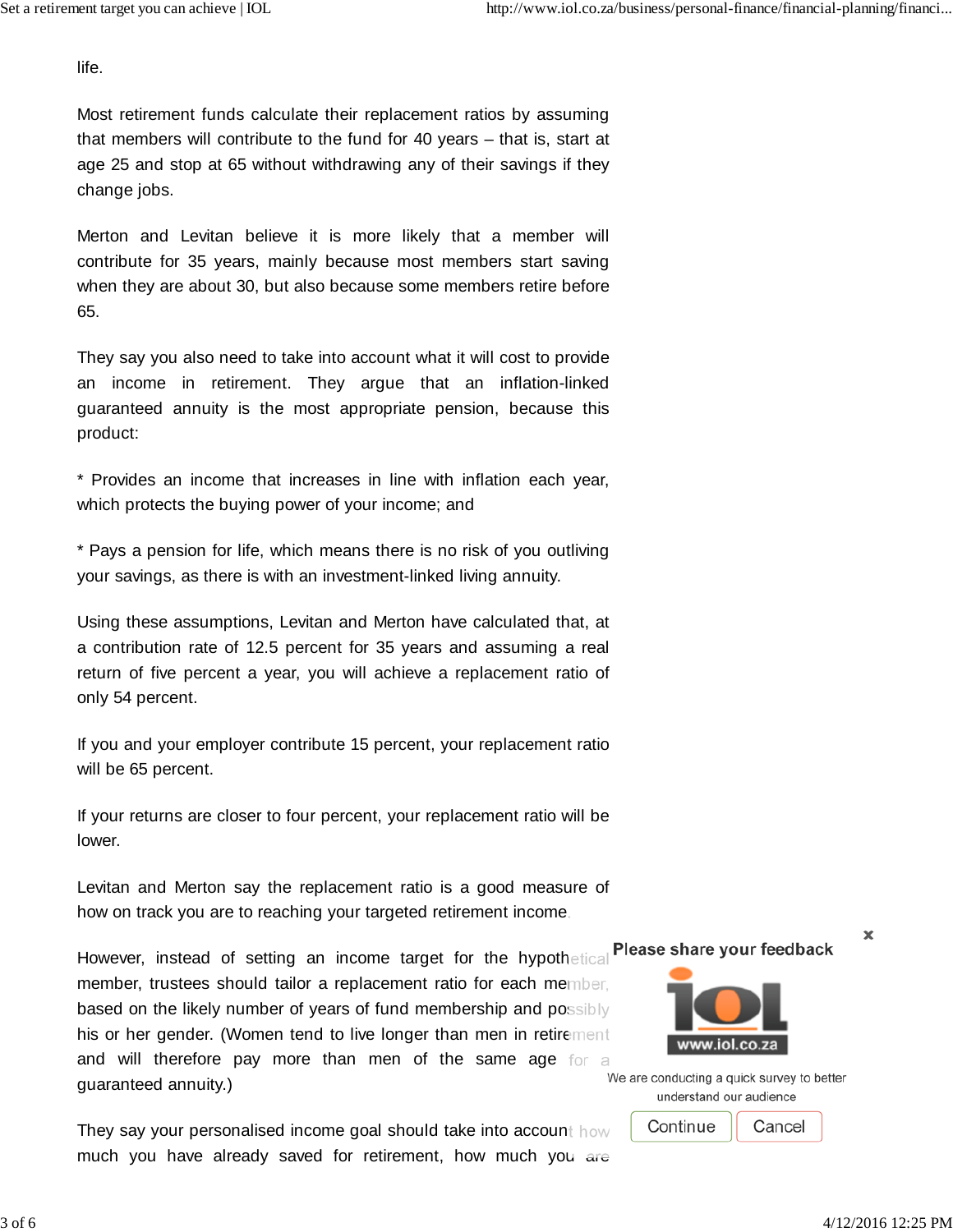contributing and the cost of buying an income at retirement.

If you join a fund at, for example, the age of 40, the trustees should reduce your income goal, because you have saved in another fund for the previous 10 years. However, if you did not save for those 10 years, or you didn't preserve all your savings, you could increase your contributions within the permitted tax deductions, which will increase next year for most members if tax amendments are implemented.

Alternatively, you could, within the limits set by regulation 28, expose your savings to more investment risk with a view to earning a higher return.

As you approach the level of income you require, your assets should be moved out of a portfolio aimed at achieving investment growth and into one that protects your required income.

Levitan and Merton argue that your fund trustees should assume that you need an inflation-linked income in retirement, which only an inflation-linked annuity can guarantee. The cost of this annuity, however, changes over time.

They say the way to protect yourself from a mismatch between the income you thought your retirement savings would provide and the annuity you will, in fact, be able to buy at retirement is to move your investments into inflation-linked bonds as you approach retirement. This approach is contrary to the one used by many retirement funds, which is to move your savings into cash or nominal bonds as you approach retirement – a strategy known as life-staging.

In their paper, Merton and Levitan show that, although moving your retirement savings into cash will protect your lump sum as you approach retirement, it will not protect your ability to buy a particular level of pension.

## **EMPOWER YOURSELF: TRACK YOUR RETIREMENT INCOME**

Scary calculations showing that achieving a retirement income of 75 percent of your pre-retirement pay is impossible can make saving for retirement seem futile.

But, as Andrew Davison, the head of implemented consulting at Old Mutual Corporate, says, taking control of your financial future is the first step on the road to financial security.

Please share your feedback



We are conducting a quick survey to better understand our audience

> Continue Cancel

×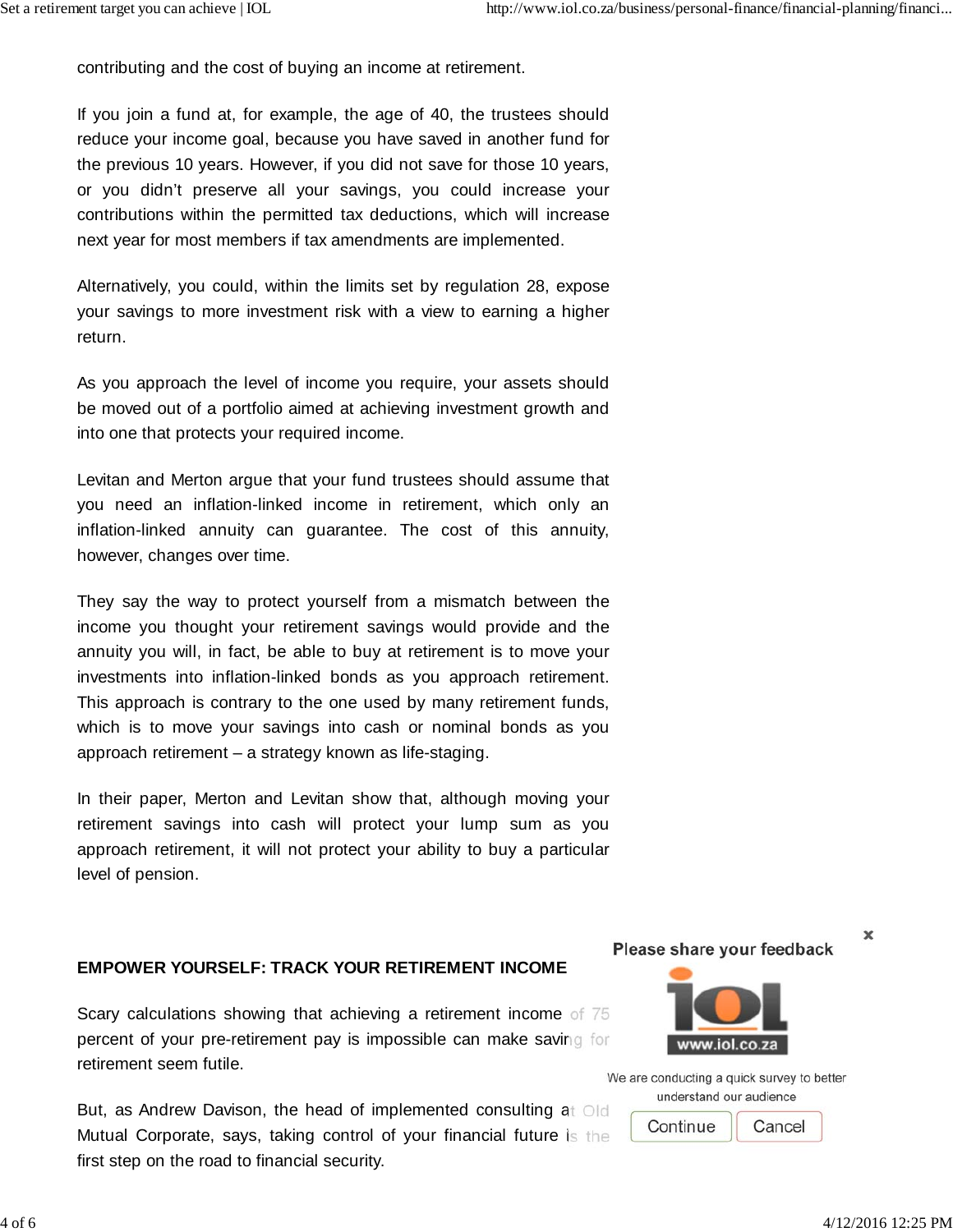In an article in Collective Wisdom, a publication included in Finweek magazine, Davison says messages that are intended to scare us into better financial habits can become negative reinforcement or frighten us into doing nothing. For example, we are constantly told that we don't save enough, make bad financial choices, borrow too much, don't preserve our savings when we change jobs, switch investments at the wrong time, driven by fear and greed, or are underinsured on everything from our golf clubs and jewellery to our own lives, he says.

To achieve financial security, you have to educate yourself, be aware of changes in your circumstances, and exercise restraint, he says.

Colourfield actuary Shaun Levitan says your retirement fund can help you by providing you with an annual benefit statement that shows the income you are on track to receive in retirement and not just your total savings or fund credit. Showing you only your fund credit is like showing you a bank statement and can promote wrong thinking and even bad behaviour on your part, Levitan says.

In a paper written with Harvard professor Robert Merton for the Actuarial Society of South Africa's conference later this month, Levitan gives the example of Lindiwe, aged 55, who receives a statement saying she has R1 million in her retirement fund.

"Lindiwe is thrilled to have R1 million in her account. She believes she is on track for a great retirement. This is largely based on her perception that R1 million is lot of money. The reality is that her account balance does not provide Lindiwe with any insight into her likely standard of living in retirement. She has a potentially false sense of comfort over her retirement provision," he says.

Lindiwe, like most members, is unable to determine whether the amount in her fund will be sufficient for her to maintain her current standard of living in retirement.

Instead, Lindiwe should receive a statement showing that her savings are sufficient to provide her with a pension in today's values of  $R6 100$  Please share your feedback

a month increasing with inflation and guaranteed for the rest of her life. Her future contributions until her retirement age of 65 are likely to result in her having a further R1 100 a month (in today's rands) as a pension increasing with inflation (that is, a total of R7 200). Now,

Lindiwe is in a position to decide whether or not this income is We are conducting a quick survey to better understand our audience sufficient.

If Lindiwe tells her fund she needs R8 000 a month in retirement, her

Continue Cancel

×